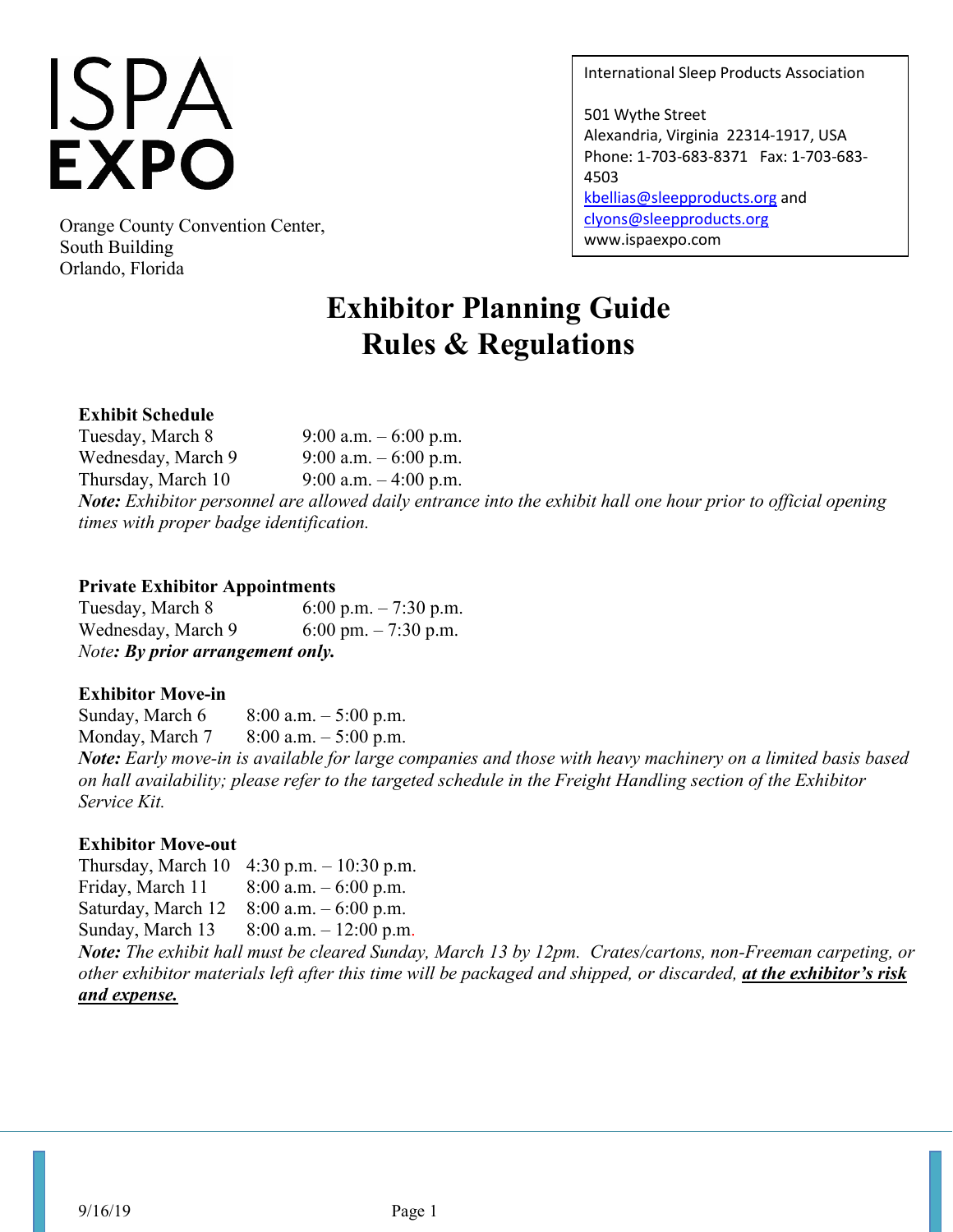## **Exhibitor Profile**

Suppliers of machinery, equipment, component materials, and manufacturing related services for the mattress manufacturing industry.

### **Attendee Profile**

Top decision-makers in mattress companies, including CEOs, purchasing officers, factory managers, marketing and sales personnel and other senior personnel. The industry is geographically distributed across the United States and internationally. Non-U.S. delegates represent 25-30% of the customer base.

## **1. Priority-Impact of Acquisitions and Mergers**

Any company acquiring another company having a higher priority assignment is entitled to their preferred priority as an acquired company asset. This policy applies only to acquisitions occurring on or following October 23, 1986. In accordance with this policy, the acquiring company seeking a higher priority must submit in writing to ISPA the desire to assume the higher priority of the acquired company prior to submitting their exhibit space application. All submissions are subject to confirmation in writing by ISPA as to the priority date of the acquired company. ISPA will serve as final authority when assigning exhibitor priorities.

# **2. Exhibit Rental Rates (Main Exhibit Hall)**

| <b>ISPA Member Rates</b> | <b>Until 11/1/21</b> | After 11/1/21        |
|--------------------------|----------------------|----------------------|
| $100$ sq. ft.            | $$17.00$ per sq. ft. | $$18.00$ per sq. ft. |
| $200 - 600$ sq. ft       | \$15.75 per sq. ft.  | $$16.50$ per sq. ft. |
| $601-1,999$ sq. ft.      | $$15.00$ per sq. ft. | \$15.75 per sq. ft.  |
| 2,000-3,499 sq. ft.      | \$14.50 per sq. ft.  | \$15.25 per sq. ft.  |
| 3,500-14,999 sq. ft.     | \$13.75 per sq. ft.  | $$14.25$ per sq. ft. |
| $15,000 + sq.$ ft.       | $$12.50$ per sq. ft. | \$13.00 per sq. ft.  |

*Non-ISPA Members* \$25.00/sq. ft. plus \$8,000 marketing fee

# **3. Show Colors**

The official drape color is black with white highlights. The aisle carpet will be tuxedo.

#### **4. Carpeting/Flooring**

Carpeting is mandatory and may be furnished by the Exhibitor or rented from the General Contractor, Freeman. Other suitable floor coverings are acceptable (i.e., tiling, linoleum) as long as the concrete floor is covered and the material is easy to remove, will not damage the show floor and will not pose a safety hazard. Exhibitor must carpet or cover the full contracted space, regardless of whether that full space is used, unless Exhibitor has made prior written arrangements with ISPA. If exhibitor fails to carpet its full space, ISPA will arrange for carpeting at the exhibitor's expense.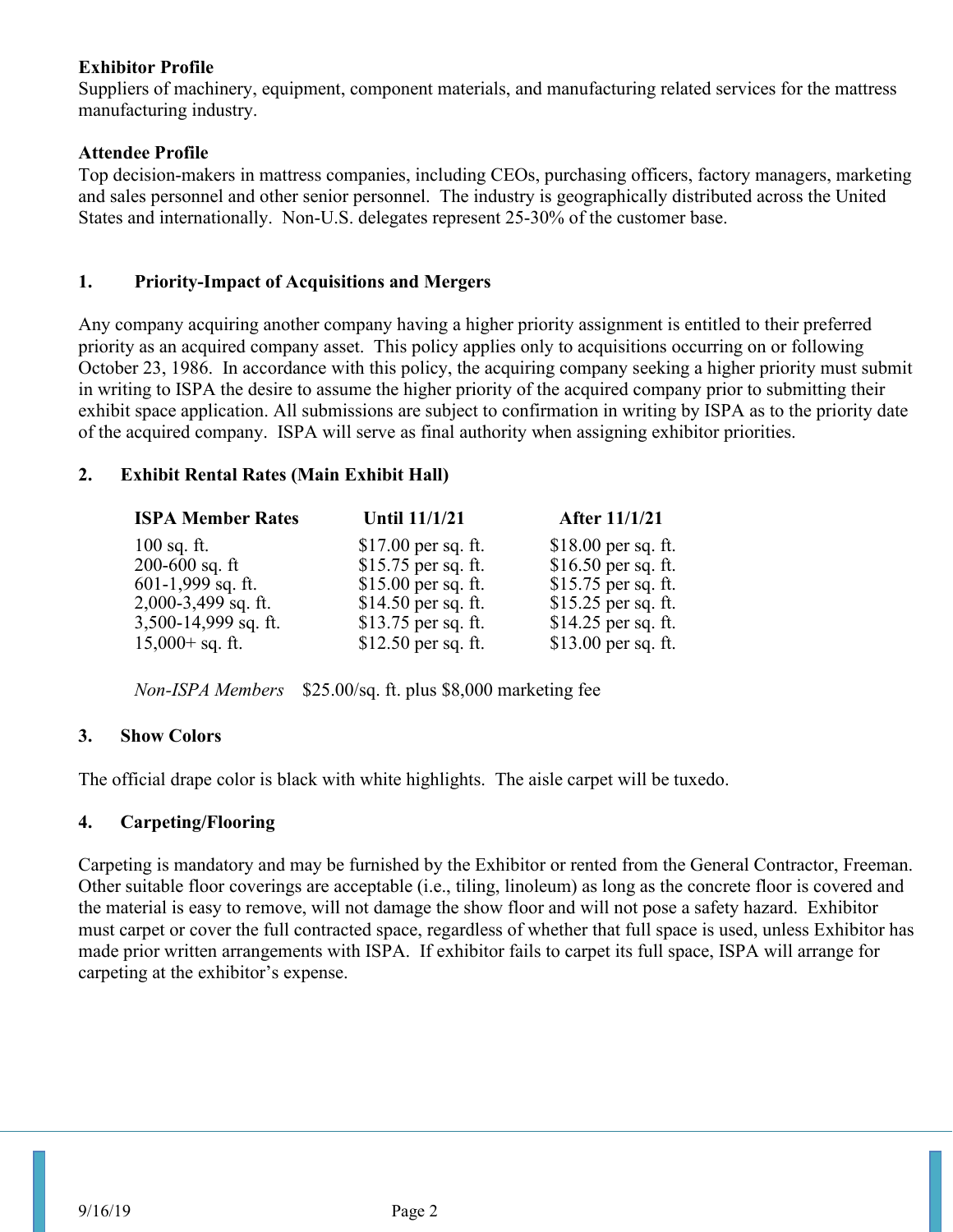#### **5. Show Sponsor and Management**

ISPA EXPO 2022 is sponsored and managed by the International Sleep Products Association, 501 Wythe Street, Alexandria, VA 22314-1917 USA; Phone 1-703-683-8371 and Fax 1-703-683-4503. [www.sleepproducts.org](http://www.sleepproducts.org/)

*Key Contacts:* Lois Miller, Meeting Planner [ldmeetings@outlook.com](mailto:ldmeetings@outlook.com) Phone: 516-868-9563

Kerri Bellias, Vice President of Sales [kbellias@sleepproducts.org](mailto:kbellias@sleepproducts.org) Phone: 336-945-0265

Catherine Lyons, CFO [clyons@sleepproducts.org](mailto:clyons@sleepproducts.org) Phone: 571-482-5430

#### **6. Official General Service Contractor**

For Exhibitor Needs: Freeman Exhibitor Service Department (888) 508-505 [ExhibitorSupport@freeman.com](mailto:ExhibitorSupport@freeman.com)

#### **7. Stand Equipment and Services**

Exhibitors desiring to rent furniture, booth structures, signs, utilities or accessories may order these from the service providers at the prices specified on the order forms in the kit. All orders for special work or equipment should be placed no later than the deadlines indicated to avoid delay and additional labor charges. The official General Service Contractor and other service providers are fully equipped to serve exhibitors with all their exhibit needs.

#### **8. Labor**

Skilled labor is available for your exhibit handling. Full time employees of the exhibiting company are permitted to hand-carry their own materials into the exhibit facility. The use or rental of dollies, flat trucks and other mechanical equipment, however, is not permitted. Freeman will control access to the loading docks in order to provide for a safe and orderly move-in/out. Unloading and reloading at the dock of any and all contracted carriers will be handled by Freeman. Dock spaces are reserved for use by the General Service Contractor and are not available for self unload. Unloading of a personal vehicle by exhibiting personnel must be done at the designated space assigned by the General Service Contractor. Full-time employees of the exhibiting companies may set their own exhibits. Any labor services that may be required beyond what your regular full-time employees can provide must be labor from Freeman or an approved labor contractor. Please note that labor will be billed at overtime or double time rates during move-in on Saturday, March 5 and Sunday, March 6 and move-out on Saturday, March 12 and Sunday, March 13.

#### **9. Storage**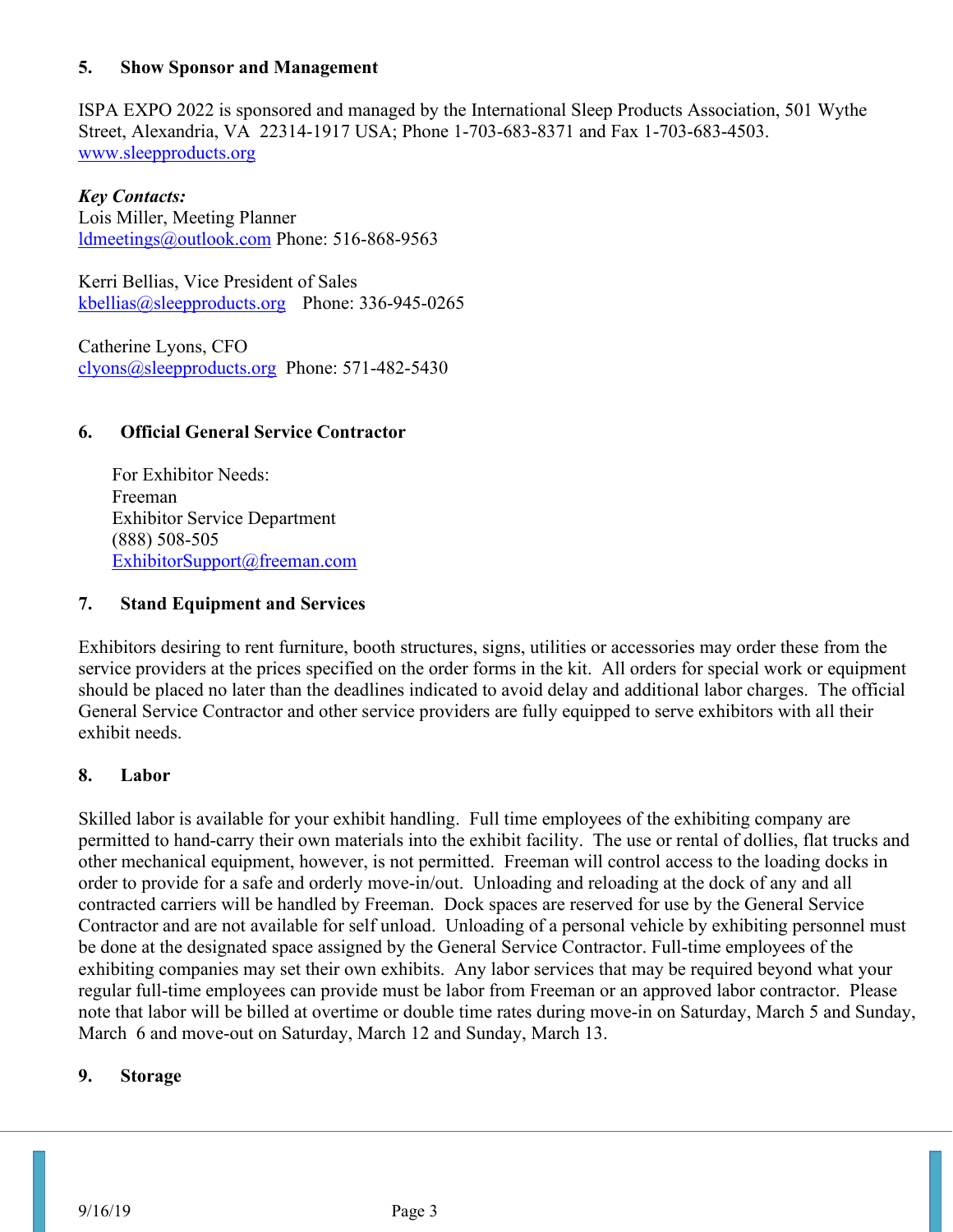There is no storage available on the show floor. However, properly labeled crates and cartons will be removed and returned when clearly marked with an "EMPTY" sticker. Empty stickers can be obtained from the Freeman Service Counter on show site. Additionally, accessible storage may be ordered from the Freeman Service Counter.

#### **10. Security and Safety**

ISPA will provide security for the overall exhibit area on a round-the-clock basis, but not for any particular exhibit. Guards will be stationed at entrances and exits to help prevent loss of, or damage to, exhibitor's property. Additional or individual exhibit stand security is the responsibility and expense of the exhibitor. Use the Security Order Form to request security for your private use if desired.

ISPA, the Orange County Convention Center, Freeman, nor their respective members, directors, officers, agents, or employees will be liable for the safety of property belonging to an Exhibitor or its directors, officers, agents, or employees, from theft or damage by fire, accident, or other causes.

The health and safety of exhibitors, attendees, vendors and staff are important to us. We will continue to evaluate and expand our health safety protocols as medical recommendations evolve. We will update the ISPA website as protocols change.

All exhibiting companies and their personnel and vendors must adhere to the ISPA EXPO [code of conduct.](https://www.ispaexpo.com/wp-content/_docs/ISPAEXPO-CodeOfConduct.pdf)

## **11. General Liability and Insurance**

Exhibitor must carry General Liability Insurance with a \$1,000,000 combined single limit or bodily injury, accident, property damage, product liability and contractual liability. Exhibitor acknowledges that it is solely responsible for obtaining any insurance coverage for business interruption or property damage inside the U.S. and to insure its exhibits, display materials, equipment and other property used in connection with the Exhibition.

Exhibitor's Commercial General Liability insurance policy must name the International Sleep Products Association and the Orange County Convention Center as Additional Insureds. Such Exhibitor Liability insurance is available online thru <https://www.buttine.com/eventExhibitor.html>

#### **12. Private Showings**

ISPA does not permit equipment to be shown or demonstrated off the exhibit floor. Instead, *private exhibitor appointments* in the exhibit hall can be arranged through ISPA Show Management on Tuesday and Wednesday evenings. Please use the necessary form to notify Show Management of such appointments.

#### **13. Access for the Disabled**

The Orange County Convention Center is fully accessible to the physically challenged.

#### **14. Music Licensing**

ISPA Show Management obtains appropriate music copyright licensing for official ISPA-Sponsored activities only. Any exhibitor providing live or recorded music in their exhibit stand or hospitality/social event is responsible for obtaining the appropriate music licensing for such activities.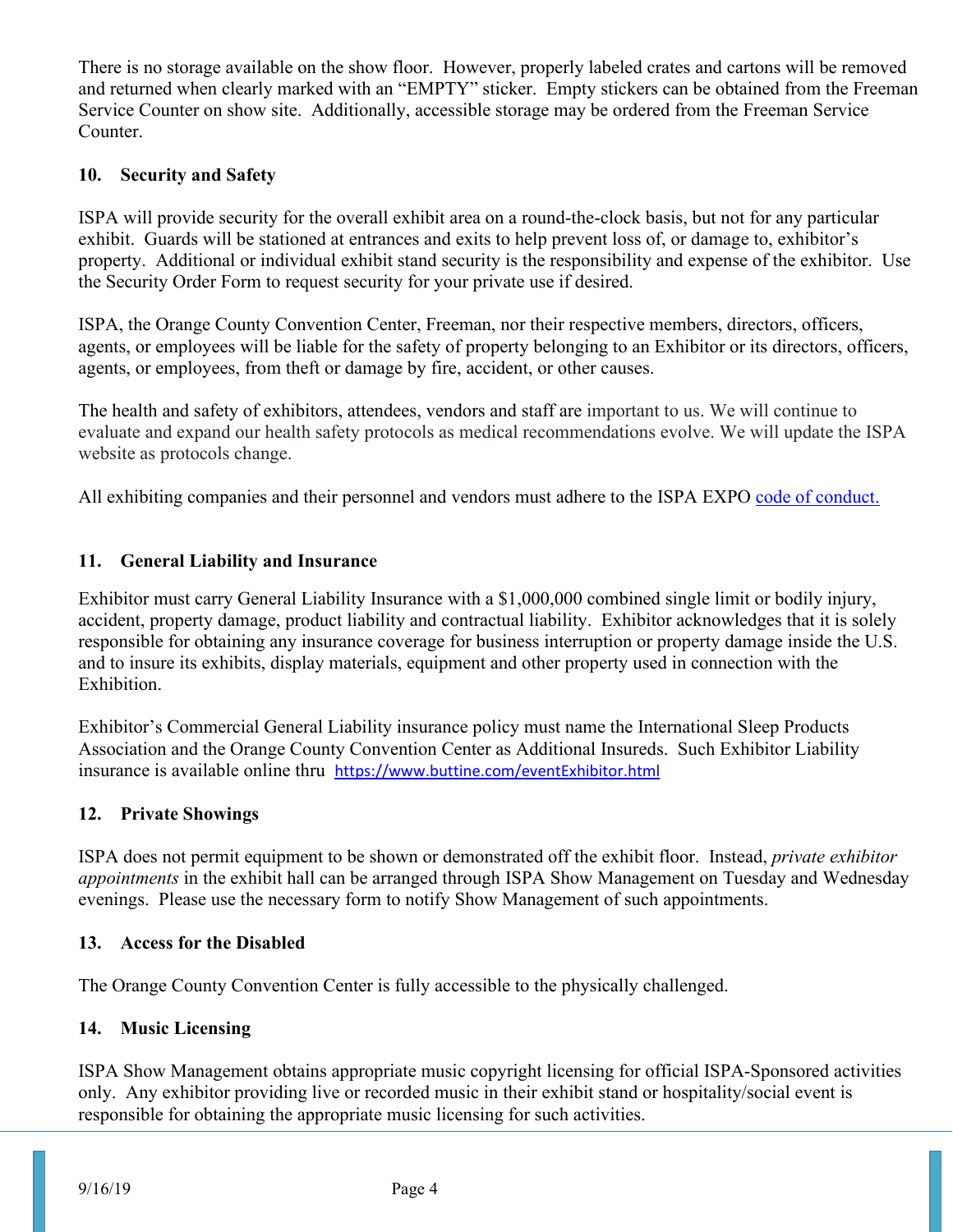## **15. Housing/ISPA Special Events**

The official housing company for ISPA is OnPeak by GES. The following convention hotels have been secured for ISPA EXPO 2022: Hilton Orlando (ISPA Headquarters Hotel), Hyatt Regency Orlando, Rosen Centre Hotel, Embassy Suites by Hilton Orlando International Drive I Drive, Embassy Suites International Drive/Convention Center, Hampton Inn Orlando International Drive/Convention Center, Homewood Suites by Hilton International Drive, Rosen Plaza on International Drive

Registration and Housing information are available online on the ISPA EXPO website. The Welcome Reception on Tuesday, March 8 will be held at the Orange County Convention Center.

#### **16. Show Floor Hospitality**

Exhibitors may offer hospitality service during show hours from their individual exhibit space, provided the service is confined to that area and does not interfere with adjacent exhibits or obstruct aisles. Food and beverage service must be purchased from the Centerplate, the official, exclusive catering provider of the Orange County Convention Center. Any alcoholic beverages served within the exhibit booth must be arranged through the official caterer. An order form from Centerplate is available as part of the online Exhibitor Service Kit.

#### **17. Utilities and Rigging**

ISPA reserves the right to relocate exhibitors to meet the needs of supplying utilities (compressed air, for example) to other exhibiting companies.

#### Rigging

- All ceiling rigging must conform to Show Management rules and regulations and facility limitations.
- All overhead hanging signs or banners must be installed and removed by OCCC riggers. Signs must be assembled and dismantled by approved exhibit contractors and will be inspected by approved rigging personnel.
- All overhead electrical hanging signs must be certified for structural integrity and safety in order to be approved and hung. Hanging signs greater than 500 lbs. must be certified for structural integrity and safety in order to be approved.
- Set up instructions must be provided for signs needing assembly.
- Hanging anchor points must be pre-fabricated and ready for use.
- Electrical signs must be in working order and in accordance with the National Electrical Code. Electrical Service requirements must be ordered in advance on the ELECTRICAL SERVICE Order Form.
- For further information on rigging, please see OCCC Rigging form located in the Service Kit.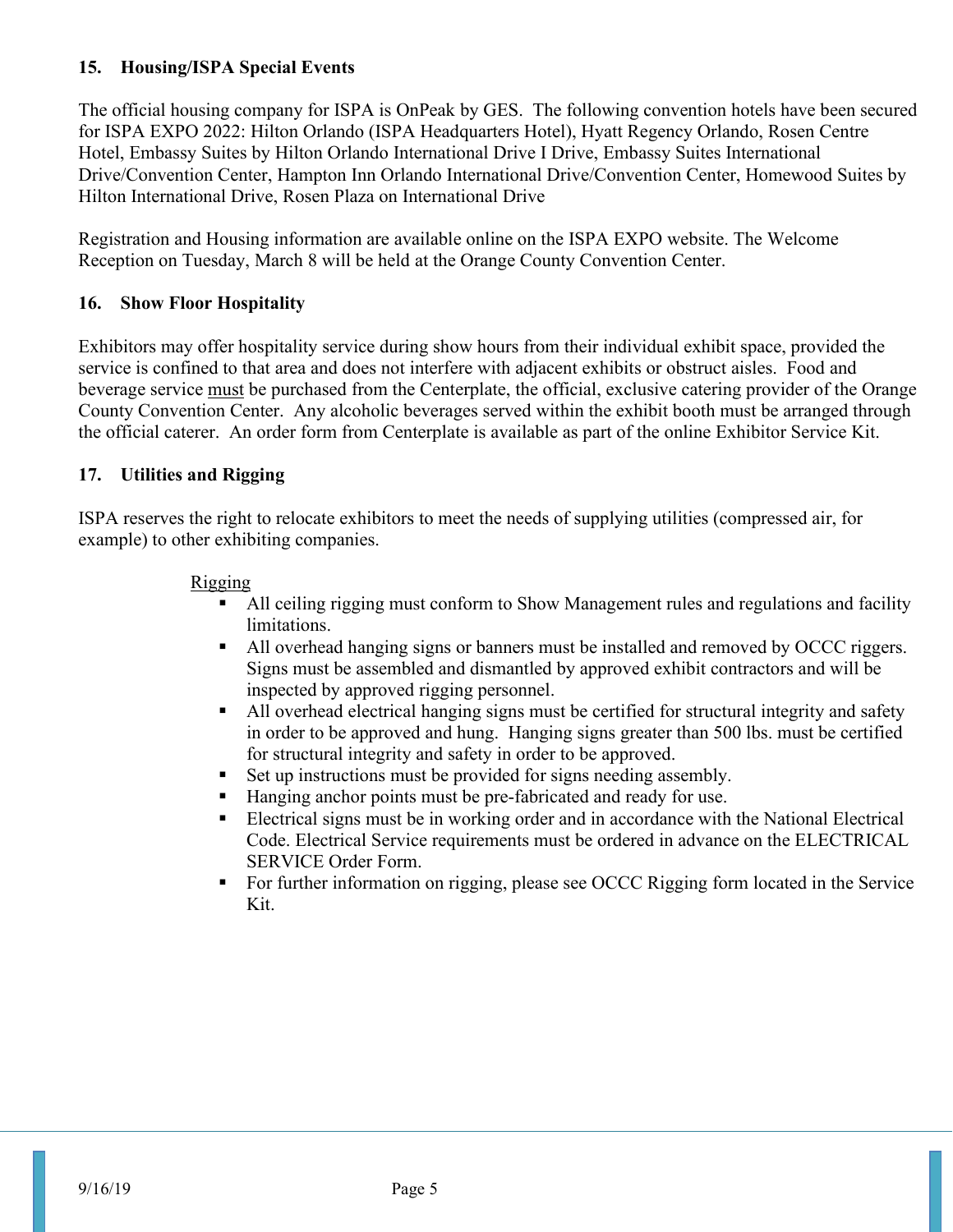## **18. Material Handling**

Material handling includes the unloading of your exhibit materials (freight) from your designated carrier or company truck, delivery to your booth, handling of empty containers to and from storage, and removal of material from your booth for reloading onto your designated carrier after the event. Material handling does not include the cost to transport your exhibit material to and from the convention or event. You have two options for shipping your exhibit materials- either to the warehouse or directly to show site. Please note that shipments to the advance warehouse will have additional charges as outlined on the form.

Properly labeled crated materials will be received at the advance warehouse between February 3, 2022 and February 27, 2022 and delivered to respective exhibit stands at the Convention Center beginning on March 5, 2022. Empty containers (marked with a sticker) will be removed from each stand, placed in storage, and returned to exhibit stands at the close of the show. "EMPTY" stickers may be obtained from the Freeman Service Counter. Materials will be moved from stand to dock and reloaded on the designated vehicles. Shipments cannot be received at the Convention Center prior to 8:00 a.m. on Sunday, March 6, 2022 unless prior early move-in has been arranged with Freeman. Shipments consigned to arrive during set-up will be unloaded on-site and delivered to respective stands.

## **Material Handling Services:**

- Booth size 100-300sf Use the Material Handling form in the kit to request material handling services. Published rates will be charged for freight at the CWT based on actual weight and shipment type.
- Booths  $301sf$  + For booths 301 square feet or larger, material handling charges for crated materials shipped direct to show site are included in your exhibit space costs through ISPA. Please see the Material Handling forms in the Service Kit for all details and possible additional charges. Please note that shipments to the advance warehouse will have additional charges as outlined on those forms.

Should an exhibitor 301sf or more have freight weighing less than 5lbs per square foot (as weighed by Freeman upon arrival), a material handling credit of 15% will be issued to exhibitor (maximum \$750).

#### **19. Customs/Freight Forwarder**

The official freight forwarder/customs broker is Phoenix International Business Logistics, headquartered in the U.S., with offices in 13 countries, plus agents/partners available worldwide. Complete information is available under Shipping – Freight Forwarder as part of the online Exhibitor Service Kit.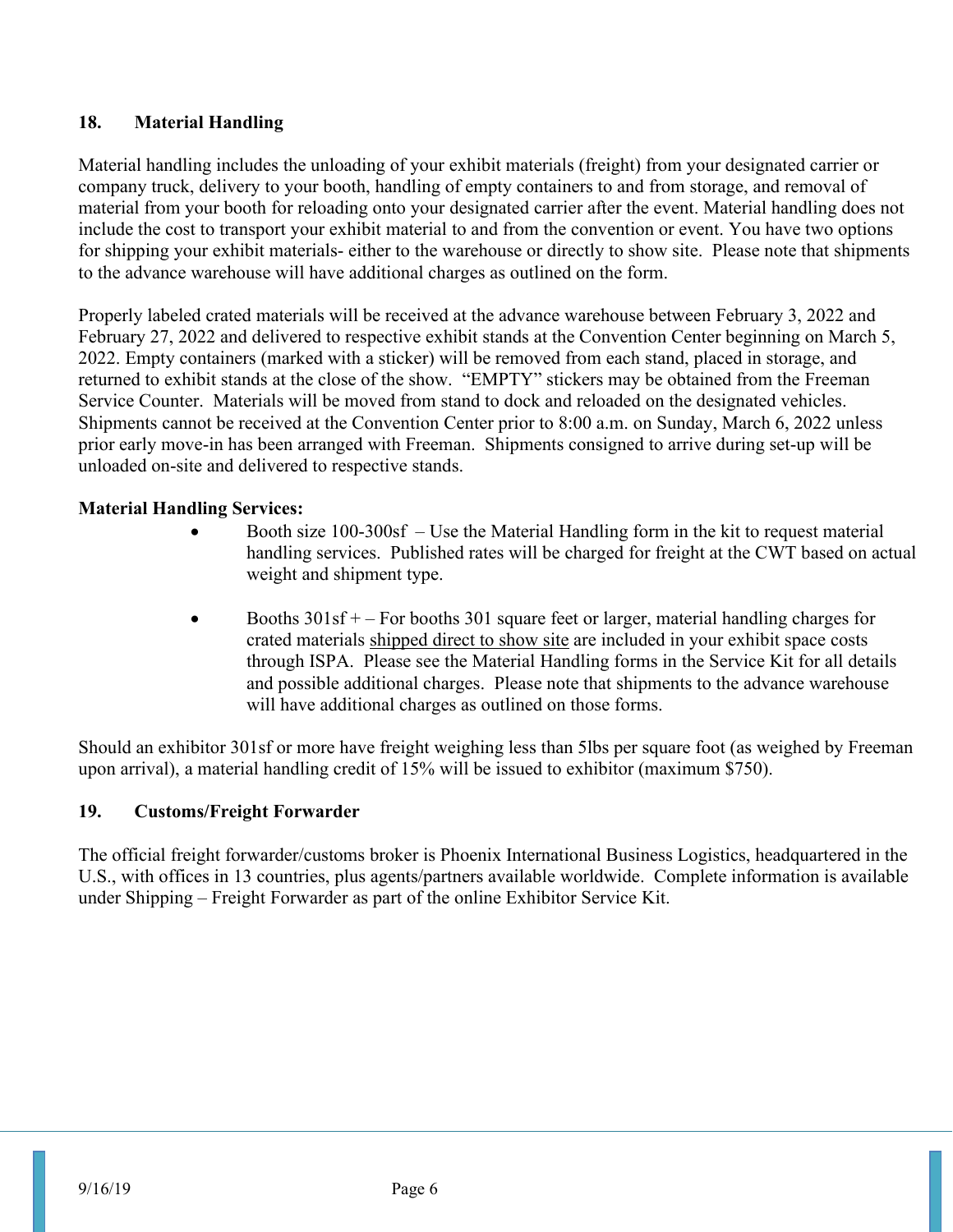#### **20. Other Services**

Complete information and order forms for services such as electrical/utilities, telephone/internet, food and beverage, floral, audio-visual/computer, lead retrieval, and other services are included in the online Exhibitor Service Kit.

# **21. Exhibitor Badge Policy**

Each Exhibitor is entitled to three (3) Exhibitor badges for the first 100 sq. ft. of exhibit space. Additional badges will be issued on the basis of one (1) badge for each additional 100 sq. ft. of exhibit space. Exhibitor badges are not to be used for customers or visitors. Exhibitor or guest badges may not be issued to anyone under the age of 16 and proof of age may be requested. Additional Exhibitor badges will be issued and charged at the prevailing rates. The Exhibitor badge will allow admittance to the show floor during move-in, move-out and daily admittance into the hall one hour prior to official opening time as well as admittance into the Welcome Reception on Wednesday evening.

# **22. Admission**

The Association shall have control over all admission policies at all times. All persons visiting the exhibits or attending any function of ISPA EXPO 2022 must be 16 years of age or older and are required to register and wear an appropriate badge while in attendance. Exhibitors are required to register exhibitor personnel before they may enter the exhibit hall. To be sure badges are available onsite, please register personnel in advance by February 25, 2022. Badges are to be picked up onsite. Advance registration can be done online or via fax. All exhibitor personnel working the booth or attending the show MUST have an exhibitor badge. If ordering badges over your allotment, correct payment must accompany your registration. A business card will be required to show company affiliation at the time of pick-up.

The Exhibitor agrees not to request admission badges for anyone not representing his/her organization and further agrees that he/she will not loan or give his/her badge of admission to anyone for any reason. Violation of this requirement may result in loss of admission privileges and confiscation of admission badges. Should Exhibitors require badges for individuals other than employees of their own companies, they will have to be obtained using an Attendee Registration form. Non-Exhibitor personnel will not be admitted to the show floor before or after published show hours. The Association and its authorized representative's reserve the right to refuse admittance to any person not properly registered and in possession of an authorized badge obtained through the appropriate registration procedure. Lost badges will be replaced for a fee, with appropriate identification.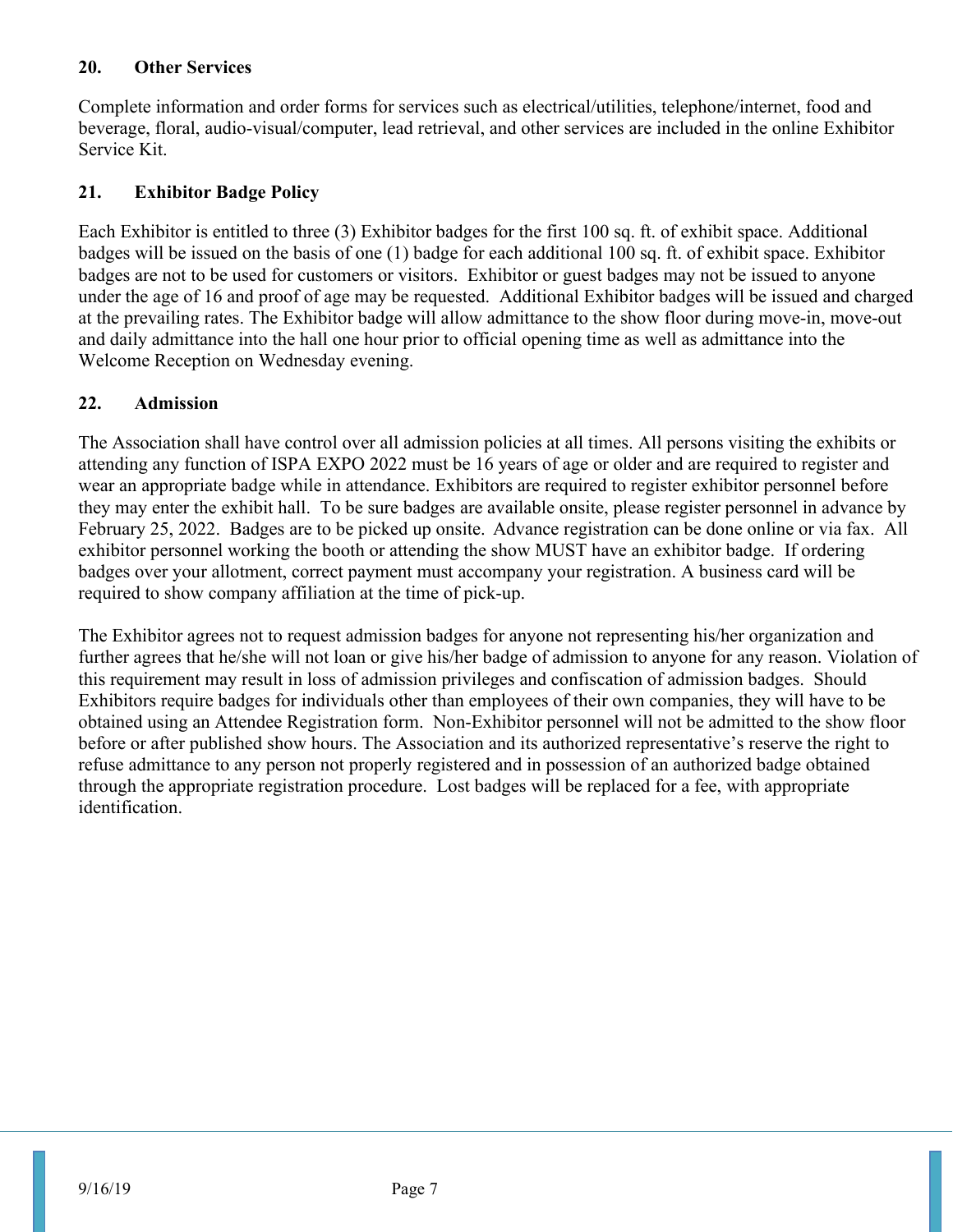## **23. Exhibit Space Overview**

For all perimeter booths 300sf and under, and those interior booths that share a common side with another booth, draping on the back wall and sides of the booth (8ft), plus exhibit signs, will be provided without charge. Island booths (booths not sharing any sides with another booth) regardless of size, will not be draped and ID signage will not be provided.

Carpet or approved flooring is mandatory. Floor coverings must not be sealed to the floors in such a manner a to injure the floor or be so installed as to be a hazard to public safety or as to endanger the public. Exhibitors are responsible for the final condition of the floor in their space. The edges of raised flooring may be included, providing the slope is gradual and gentle. Exhibitors are urged to simplify access for disabled persons and must comply with the ADA with regard to booth space access. If an exhibitor sets a booth without proper floor covering, a carpet will be ordered at the exhibitor's expense. Show management will order a carpet installed (at exhibitor's expense) for any booth for any booth that does not have floor covering ordered or installed by 3pm on Monday, March 7, 2022.

External sides of booths must have a finished appearance if facing an aisle or Freeman will drape the unfinished side at the exhibitor's expense.

No headers or signage may be added to a booth indicating the booth is a Pavilion without prior approval by Show Management.

Exhibitor may not sublet or apportion the whole or any part of its contracted space, nor permit any person to exhibit therein, any goods other than those handled by the Exhibitor in the regular course of business without ISPA's prior written consent.

For additional information, please contact:

Freeman Exhibitor Service Department (888) 508-5054 [ExhibitorSupport@freeman.com](mailto:ExhibitorSupport@freeman.com)

# **24. Installation and Dismantling**

Freeman is the officially designated General Contractor for the ISPA EXPO 2022. Booth furniture and labor to set-up and dismantle exhibits are to be ordered from Freeman by using the appropriate order forms at least 21 days prior to the show. You will find order forms for furniture, floor coverings, signage, set-up and dismantling, etc. as part of the online Exhibitor Service Kit as well. ISPA encourages Exhibitors to utilize the officially designated general contractor; however, in those cases where an Exhibitor wishes to use his/her own outside contractor or exhibitor appointed contractor (EAC), the exhibitor must notify ISPA by completing an EAC form (see #25 below).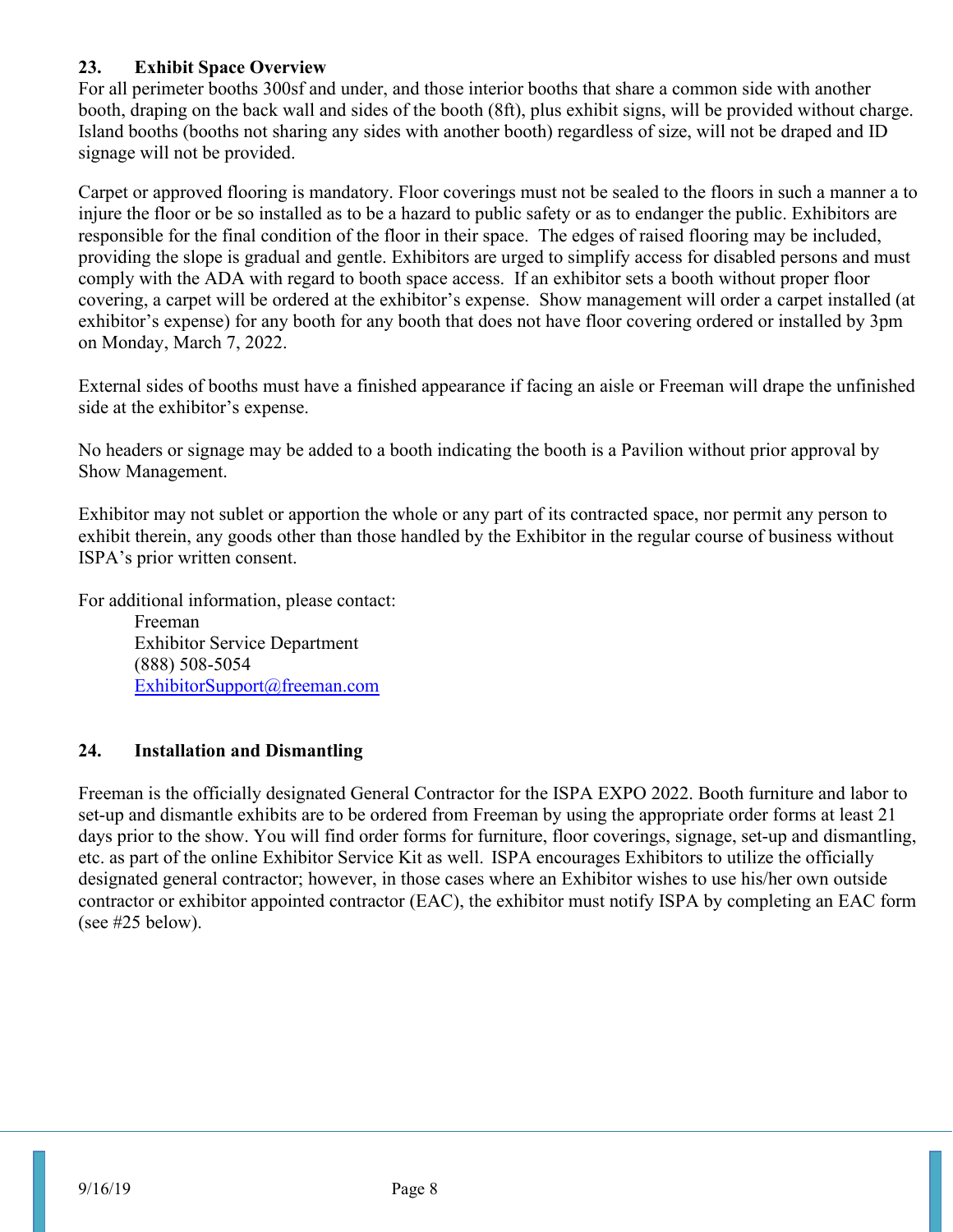No displays can be dismantled, nor packing started before 4:00 pm, Thursday, March 10, 2022, and all displays and equipment must be removed from the exhibit hall by 12:00 pm, Sunday, March 13, 2022. Please note that all contract labor ordered for Saturdays and Sundays will be billed at prevailing overtime or double time rates published on the labor order form. If exhibitor dismantles or begins to dismantle its booth prior to the end of the event as posted in the official rules and regulations, it will be charged a fee of \$1,000. ISPA will have sole discretion to determine whether an exhibitor has incurred this fee.

All used or leftover materials resulting from delivery, installation and removal activities of the Exhibitor shall be disposed of at the Exhibitor's expense. Exhibitors are responsible for disposing of the refuse generated during the show hours or must contract with facility to have refuse removed during show hours. Under no circumstances are Exhibitors permitted to dispose of refuse in the aisles prior to or during show hours. In addition, Exhibitors are responsible for the removal and disposal of carpeting, padding, and/or professional flooring used in their space but not ordered from Freeman. Should any of these items remain within the exhibit space after dismantling, these items will be disposed of by Freeman at the Exhibitor's liability and expense.

# **25. Exhibitor Appointed Contractors (EACs)**

An Exhibitor Appointed Contractor (EAC) is a contractor for booth installation/dismantling or other set-up service but is not listed in this kit as an official provider. You may not contract with an alternative Provider of Exclusive Services (Catering, Telecommunications, Internet, Electrical, Rigging and Other Utilities). Exhibitors utilizing EACs agree to indemnify and hold harmlessthe Association, Freeman, and the Orange County Convention Center from any and all liability, including attorney's fees, which may arise due to the third-party contractor's presence or actions. Exhibitor accepts final responsibility for any EAC employed on their behalf and agrees to inform EAC about all show rules and regulations. During set-up and dismantling, the Exhibitor will conform to the space contract Terms & Conditions, the regulations outlined in this kit as well as the following rules:

- a. Exhibitors must notify show management no later than February 1, 2022, that they will be using an outside contractor or exhibitor appointed contractor (EAC), supplying name, address and supervisor in attendance.
- b. Outside contractors must supply to show management no later than February 15, 2022, the names of exhibiting companies for whom they have requests to work, the names of the personnel the outside contractor will employ, and the appropriate insurance certificates (showing General Liability insurance at no less than \$1,000,000 and applicable workman's compensation insurance). Upon arrival at the Convention Center, all independent contractor personnel will be required to secure worker badges from the ISPA Registration Area or EAC Check-In Desk. Unauthorized exhibit builders and workers will not be permitted in the exhibit hall. This policy will be strictly enforced.
- **c.** Exhibitors are responsible for the removal and disposal of carpeting, padding, and/or professional flooring not ordered from Freeman, and utilized in their space. Should any of these items remain within the exhibit space after dismantling, these items will be disposed of by Freeman at the exhibitor's expense.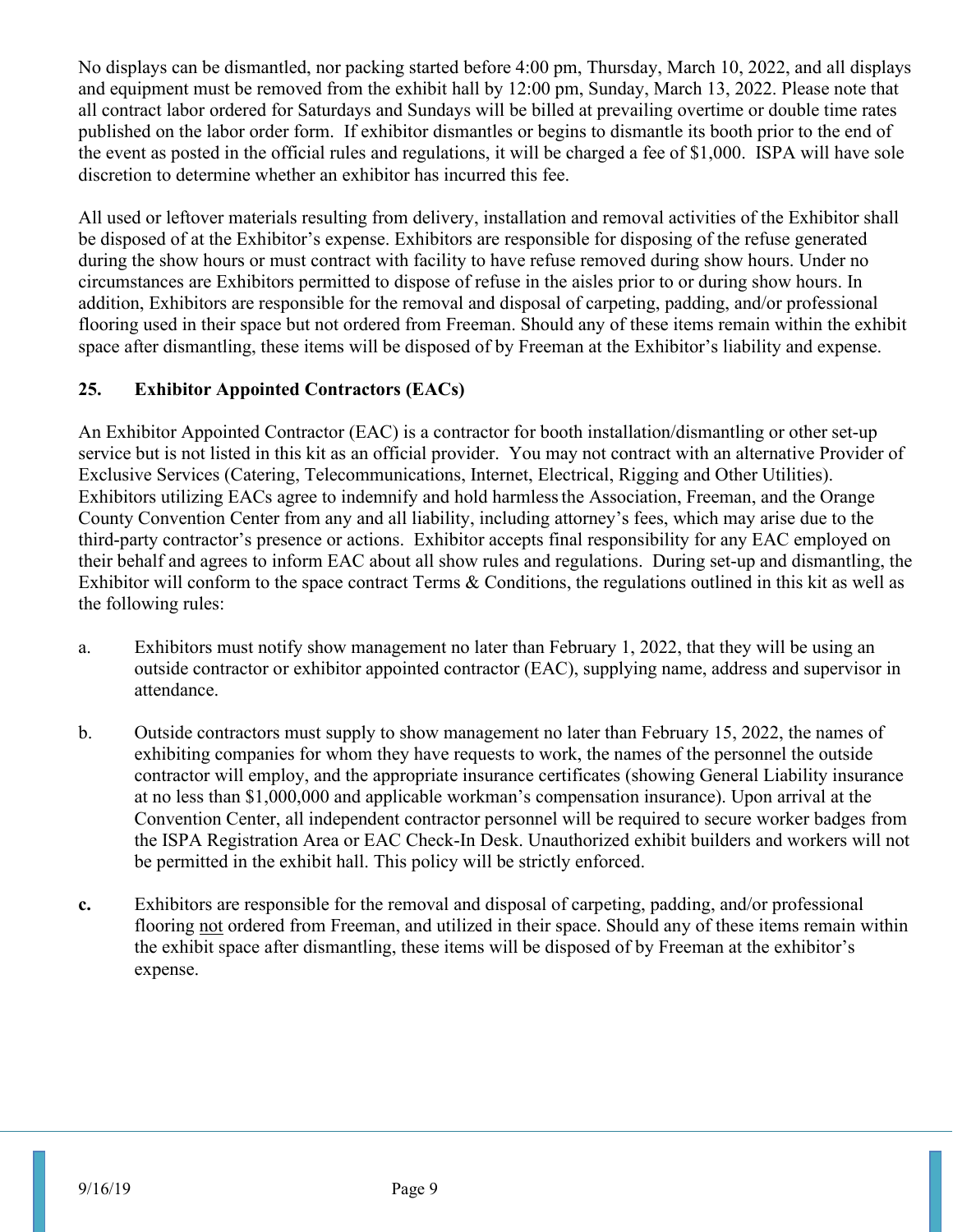- d. Exhibitors must notify EAC that they must adhere to all set-up and dismantling rules and deadlines. **EAC's will not be given permission to set-up booths later than 5:00pm on Monday, March 7, 2022**. It is the exhibitor's responsibility if the booth is not set-up in time due to EAC delays.
- e. EAC's representing multiple exhibiting companies are prohibited from consolidating materials and shipping those materials to one booth. Each shipment of booth materials must be addressed and shipped to the exhibiting company. The General Contractor will charge the exhibitor(s) a material handling fee if a contracted EAC consolidates booth shipments and moves materials between booths.

#### **26. Shipping Instructions**

Information on shipping methods and rates can be found in the online Exhibitor Service Kit. The Exhibitor agrees to ship, at its own risk and expense, all articles to be exhibited. Freeman is responsible for orderly, efficient and equitable freight-handling at the Convention Center loading docks. Please Note: No advance shipments **(prior to 8:00AM on Sunday, March 6, 2022)** will be accepted at the Convention Center. Contact Freeman if you have shipping questions or wish to ship your display in advance. All shipments must be prepaid and shipped to:

**WAREHOUSE SHIPPING**: Shipments will be accepted at the warehouse beginning February 3, 2022. Advance shipments deadline is **February 27, 2022.**

Exhibiting Company Name Booth/Stand Number ISPA EXPO 2022 C/O Freeman 10088 General Drive Orlando, FL 32824

The warehouse does not accept shipments of machinery, shipping containers, uncrated/loose or pad-wrapped material or individual items over 5000lbs. See service kit for exact description of items accepted at the advance warehouse.

**DIRECT TO SHOW SITE:** Shipments cannot be delivered to the Convention Center before 8:00 a.m. on **Sunday, March 6, 2022.\* Please note that all vehicles must report to the Marshaling Yard prior to delivery.**

Exhibiting Company Name Booth/Stand Number ISPA EXPO 2022 C/O Freeman Orange County Convention Center 9899 International Dr. Orlando, FL 32819-8199

\*Special arrangements for early move-in of freight must be arranged in advance with Freeman. See the targeted move-in form for more information. Large machinery over 6ft by 6ft and 5000lbs may require special arrangements and scheduling to avoid interference with aisles and other booth set-up.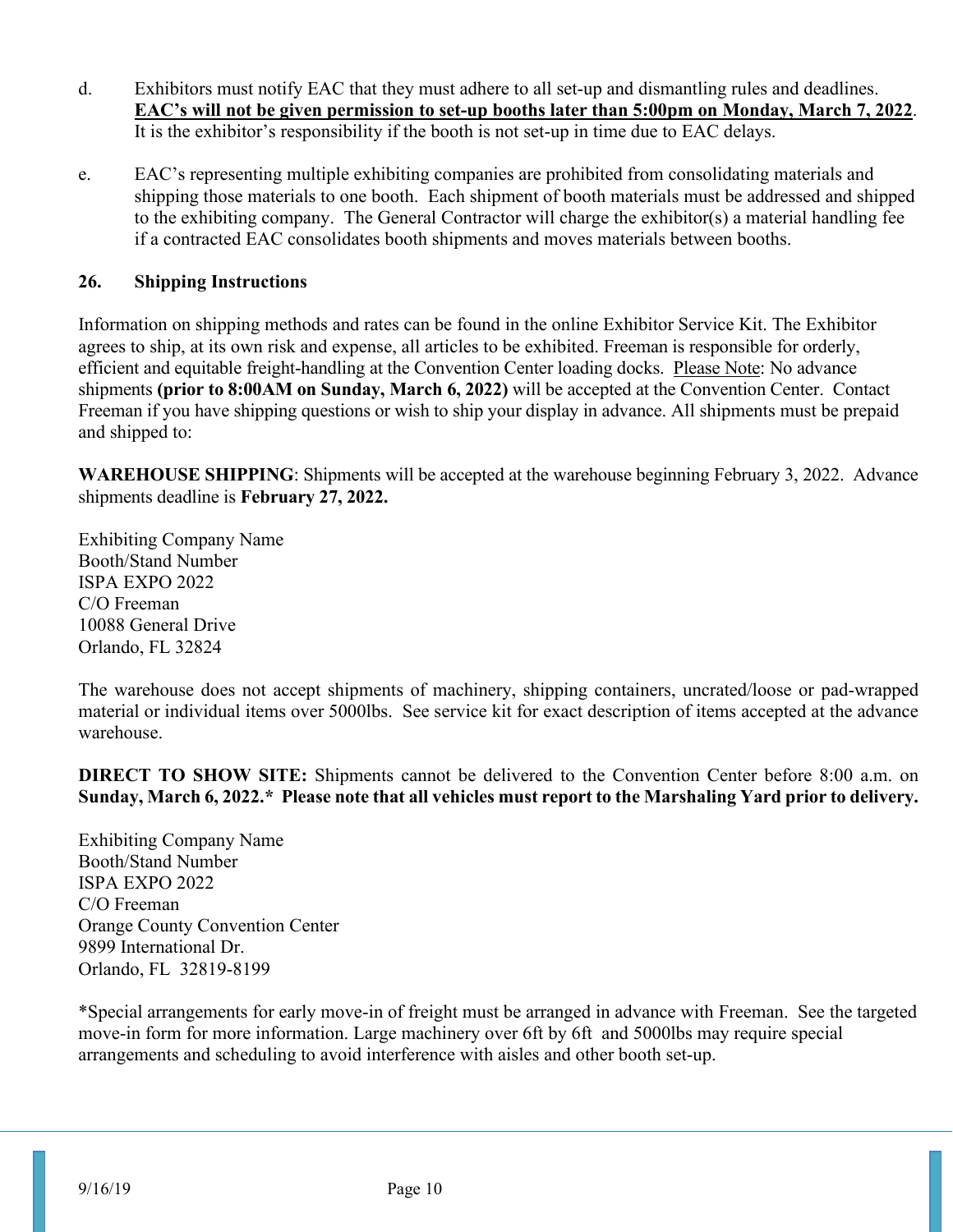WARNING: Freeman cannot accept Shipments at the Convention Center prior to Sunday, March 6, 2022, except for freight scheduled for early move-in. Exhibitors whose shipments arrive prior to that date will be charged the cost of drayage for removal of such shipments from the Convention Center dock, and return after the proper date, plus storage expenses until Freeman is ready to accept shipments at the Convention Center from the authorized drayage firm. The Convention Center does not have facilities for accepting shipments for storage.

# **27. Exhibit Dimensions and Signage Guideline**

**a.** Booths are designed in 10 foot by 10 foot increments, with minimum space of 100 sq. ft. The back wall/drape will be 8 feet high for all booths less than 400 sq. ft., and the divider rails for all stands will be 8 feet high.

An inline booth is defined as a space that generally shares a common side or back wall with another stand. An island booth is 400 sq. ft. or larger, is free standing, and does not share a common side or back wall with another booth. In some instances, a 400 sq. ft. or larger booth may share a back or side wall with another booth; this type of booth will be referred to as a peninsula and the rules for inline booths will apply. A booth under 400sf is never considered an island booth, regardless of configuration and location; inline booth guidelines will always apply.

The maximum height for all display materials or equipment for inline and peninsula booths (600 sq. ft. or under ) will be 8 feet. For all island booths (400 sq. ft or larger) and peninsula booths (larger than 600 sq. ft), the maximum height for all display materials or equipment will be 16 feet.

- **b.** For companies electing to have a hanging sign or company identification the maximum height will be 20 feet as measured to the top of the sign from the floor (whether suspended from above or supported from below). This option is available for island booths only (400 sq. ft. or larger). Only exhibitors who have a peninsula booth over 600 sq. ft. will be treated as an island booth and allowed a hanging sign, provided that the sign is a minimum of 10 ft. away from the common wall of the exhibit space. Exhibitors who occupy peninsula booths 600 sq. ft. or less in size are not permitted a hanging sign. Standard Company ID signs hung by the general contractor will be at the height of 8 feet.
- **c.** The Association requires that all booths have a finished appearance on all sides. If the back or sides of the exhibit booth is of an unfinished nature exposing carpentry, wires, and, after set-up, this part of the exhibit booth is undraped and in view, the Association may authorize Freeman to drape the objectionable unfinished area at the expense of the Exhibitor.
- **d.** It is the intent of the Association to stage and present ISPA EXPO in a high-quality fashion. Exhibit booths should be done in a professional manner. In this regard, all Exhibitors are required to carpet their booths and display areas. **Flooring is mandatory** and may be furnished by the Exhibitor or rented from Freeman. Other suitable floor coverings are acceptable (i.e., tiling, linoleum) as long as the concrete floor is covered and the material is easy to remove and will not damage the show floor. Exhibitors are required to carpet or cover the full contracted space, regardless of whether full space is used.
- **e.** A Tower is a free-standing exhibit component separate from the main exhibit fixture. The height restriction is the same as that which is appropriate for the booth size and configuration. Towers used strictly for signage purposes must adhere to the signage height guidelines. Towers in excess of 8ft should have drawings available for inspection onsite.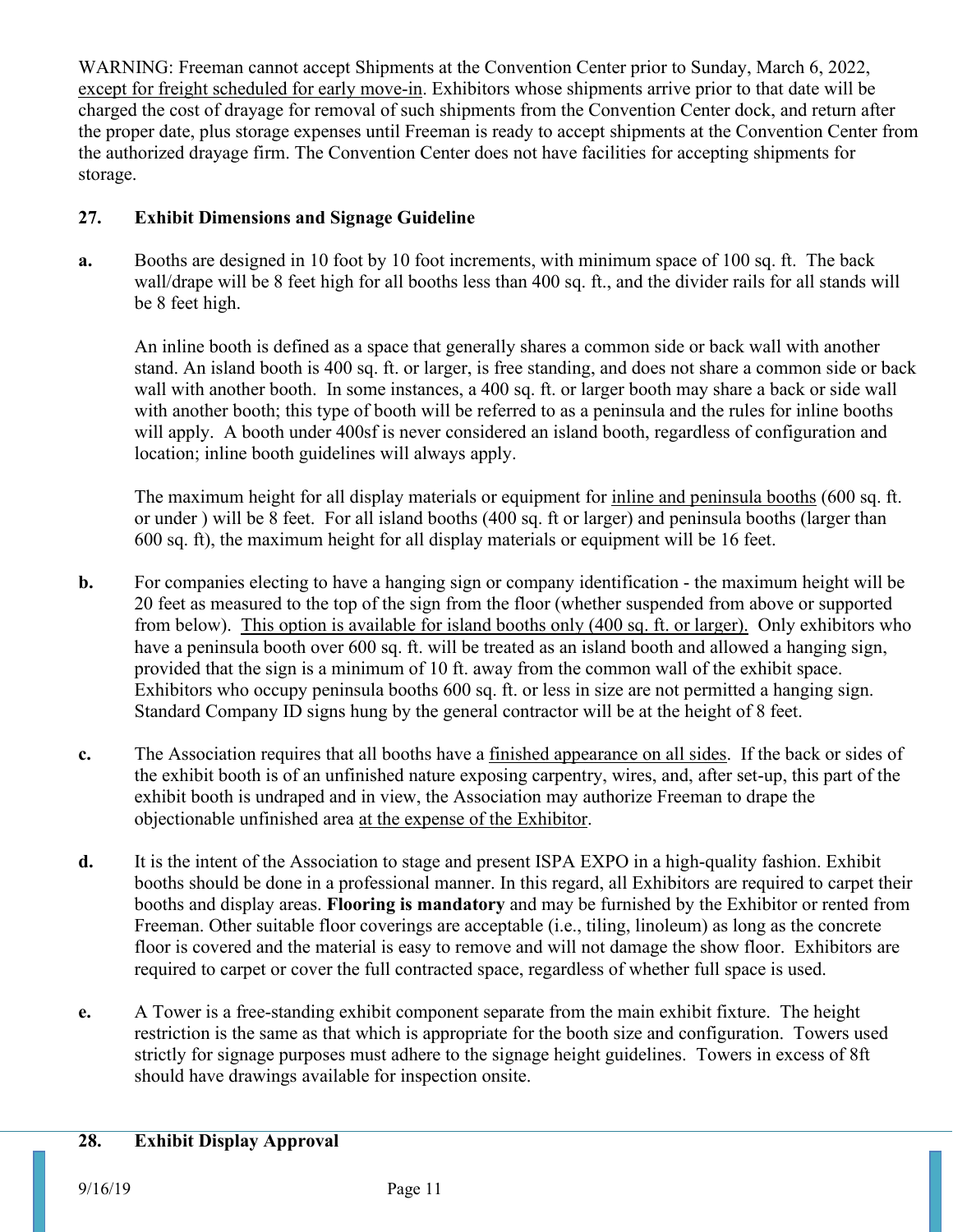All booths 600 sq. ft. or larger must submit detailed floorplans of their exhibit area to the Association by **January 10, 2022,** to include dimensions of booth, signage heights/dimensions, and display materials, for approval. Failure to do so may subject Exhibitor to dismissal from the show with refusal of refund as set forth in the Terms and Conditions of your Space Contract. All terms related to multi-level, covered booths, and display vehicles outlined below also apply.

#### **29. Display Vehicle Guidelines**

The following are requirements for displaying vehicles:

- The show's security provider will conduct a mandatory vehicle inspection of each vehicle, prior to their entry into the exhibit hall.
- All fuel tank openings shall be locked and sealed to prevent escape of vapors. Fuel tanks may not contain more than  $\frac{1}{4}$  tank or 10 gallons (whichever is least)
- Positive battery cable must be removed from the battery used to start the vehicle engine. The disconnected battery cable must be taped.
- Battery charging is not permitted in the exhibit hall, at any time.
- Converters may not be used in lieu of a battery to power the ignition source.
- Batteries used to power auxiliary equipment are permitted to be kept in service.
- Fueling or de-fueling of vehicles is prohibited.
- Vehicles may not be moved during show hours.
- Motor Homes, boats and similar exhibited products with over 100 sq. ft. of covered area must be protected with a listed smoke alarm.

#### **30. Multi-Level and Covered Booth Guidelines**

Exhibitor must adhere to the Orange County Convention Center guidelines for multi-level and covered booths. See the Exhibitor Service Kit Guidelines. Requests for construction of multi-level (regardless of size) or covered exhibits (larger than 300sf) must be reviewed by the OCCC Event Management department and Orange County Fire Rescue Services Department for approval at least 2 months prior to move-in.

#### **31. Booth Painting Guidelines**

Should an exhibitor wish to use paint in construction of its booth, the following guidelines must be followed:

- **Exhibitor must receive pre-approval if they wish to use paint in construction of their booth.** Please provide the manufacturer Safety Data Sheet (SDS) to Kerri Bellis at  $k$ belliaas $@s$ leepproducts.orgfor the paint that will be brought and utilized on show site. This information will be sent to the Orange County Convention Center with your booth number in order to request approval. Exhibitor must also have a copy with them on premises a paint manufacturer Safety Data Sheet (SDS) for all paint that will be brought and utilized on site and be prepared to provide the SDS to convention center authorities upon request
- Exhibitors must cover the floor to avoid damage from spilling
- No use of spray paint or spray guns will be permitted
- Exhibitors may no rinse brushes or rolls in the restrooms
- Exhibitors must use latex based paints, no oil-based paints are permitted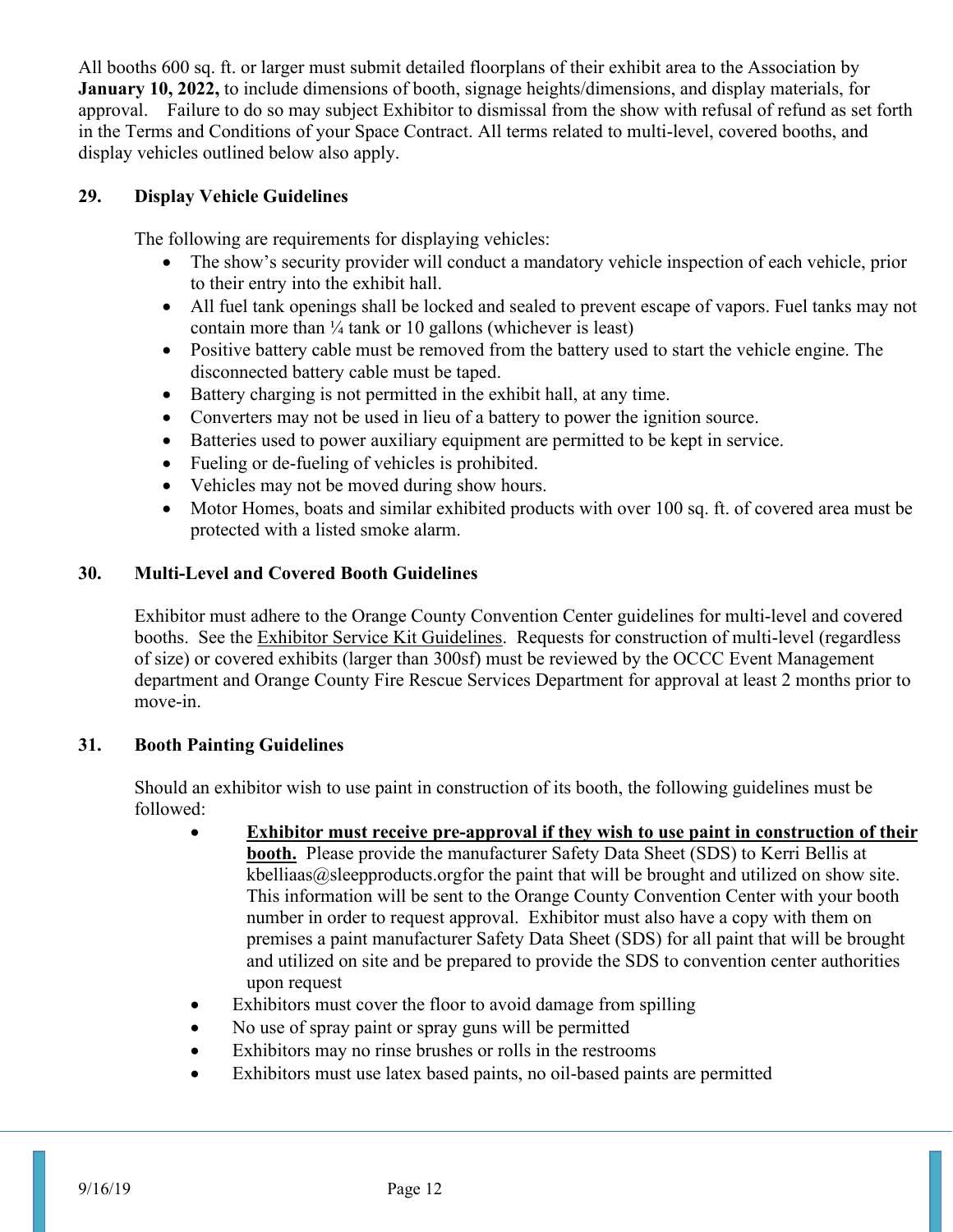#### **32. Intellectual Property Rights (IPR):**

ISPA does not tolerate IPR infringement at ISPA EXPO. Among other consequences for such infringement, ISPA reserves the right to close a violating exhibitor's booth at ISPA EXPO 2022 without refund, and to prohibit the exhibitor from exhibiting at one or more future EXPOs. Exhibitor acknowledges that it has the responsibility, as creator, owner or licensee of IPR, to take the necessary actions prior to attending ISPA EXPO to protect those rights. ISPA encourages exhibitors to consult with an attorney experienced in the field of preserving and protecting its IPR in advance of ISPA EXPO. An exhibitor may bring to ISPA officials' attention evidence that its IPR have been allegedly violated.

#### **33. ADA Compliance**

Exhibitors shall be fully responsible for complains with all applicable provisions of the American Disabilities Act of 1992 with regard to their booth space including, but not limited to, the wheelchair access provisions. Exhibitors should refer to [www.ada.gove](http://www.ada.gove/) to familiarize themselves with all applicable provisions. If a ramp or other accommodation is needed for an exhibit booth to be ADA compliant, they must be provided at the exhibitor expense. If an exhibits' construction results in an edge or step that is deemed to be a trip hazard, exhibitor will be asked to install, at their expense, signage ropes and stanchions, or other materials to alert attendees to the hazard and protect the edge.

#### **34. General Display Guidelines**

- a. Exhibitors are prohibited from using amplifying equipment of any nature without the written permission of the Association and, if permission is granted, the use of such equipment must not interfere with adjacent exhibits or other activities in the hall or infringe the any copyrights or other intellectual property rights. Sound levels cannot exceed 75 decibels and will be measured on-site.
- b. Fire hose cabinets and fire exits must be left accessible and in full view at all times.
- c. A Class C Fire Extinguisher must be present in all machinery booths.
- d. Decorations and displays must either be of nonflammable materials or treated for fire prevention by an approved method. All display materials must be treated with an effective flame-retardant. Exhibitor should have a certificate of flame retardant available for review if requested. No flammable fluids or substances (kerosene, gasoline, mineral spirits, ether, etc.) may be used or shown in booths; advice on methods and materials may be obtained from Freeman.
- e. No oils, combustibles or any liquids other than water may be poured in the Convention Center drainage or sewer systems. No tools, machines or other items may be emptied, washed or rinsed in the Convention Center restrooms.
- f. Exhibitor accepts full responsibility for compliance with federal, state, and city regulations in the provision and maintenance of adequate safety devices and conditions for the exhibition and operation of material, components, machinery and equipment within their contracted exhibit space.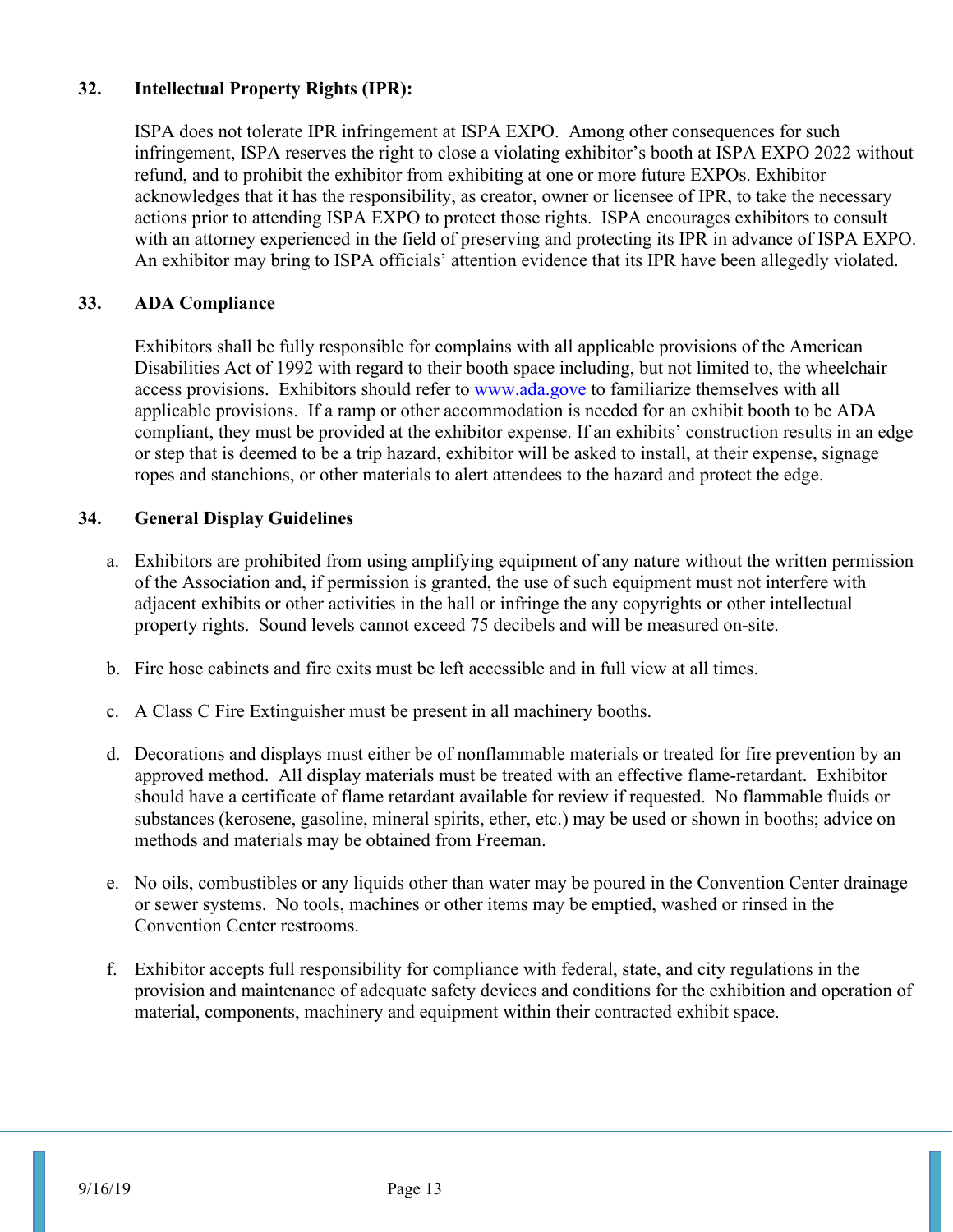- g. Exhibitor agrees to adhere to all rules and regulations of the Convention Center, all rules and requirements of the police and fire departments with jurisdiction over the Convention Facilities and other exhibiting requirements set forth in this Exhibitor Planning Guide, which may be revised by ISPA in its sole discretion from time to time.
	- Permits are required for booths and/or exhibitor activity that includes tent (including adhesive spray booth), welding or cutting
	- Electrical equipment must be installed, operated and maintained in a safe manner which does not create a hazard to life or property.
	- Display or use of hay, straw, wood chips, bamboo, **lumber** Permissible only if treated with a fire retardant (with certificate available onsite) and pre-approved by Convention Center.
	- Signage, decorations, or banners cannot be attached to building walls or columns by exhibitors or their designee.
- h. Flammable liquids are not allowed within the Convention Center.
- i. Compressed gases are not allowed in the Convention Center in other than approved containers and only a one-day supply will be allowed in the display area and must be secured. No storage of compressed gases is allowed in the Convention Center. The Convention Center does not allow propane or butane or liquefied petroleum gas (LPG) to be used or brought into the building.
- j. No open flame lighting devices may be used. Proper precautions must be taken to prevent ignition of combustible materials. Prior written approval of the Orange County Convention Center is necessary and a Fire Watch may be required at the exhibitor's expense.
- k. Prohibited items: Welding or cutting equipment for demonstration purposes; gas fired appliances for demonstrations or cooking purposes; fog machines; Helium balloons; adhesive-backed decals; Pyrotechnics.

#### **35. General Rules**

- **a.** The Association reserves the right to decline, cancel or reject any exhibit which it considers undesirable, offensive to good taste or in any way detrimental to the purpose or orderly conduct of ISPA EXPO.
- **b.** No Exhibitor may sublet or apportion the whole or any part of its contracted space (share space), nor permit any person to exhibit therein, any goods other than those handled by the Exhibitor in the regular course of business without the written consent of the Association. Sharing booth space is strictly prohibited. Among other consequences for such infringement, ISPA reserves the right to close a violating exhibitor's booth at ISPA EXPO 2022 without refund, and to prohibit the exhibitor from exhibiting at one or more future EXPOs.
- **c.** Canvassing or distributing any material including samples, literature, invitations, newspapers, souvenirs, etc., outside an Exhibitor's own space is prohibited. Selling is not permitted from the common spaces or aisles.